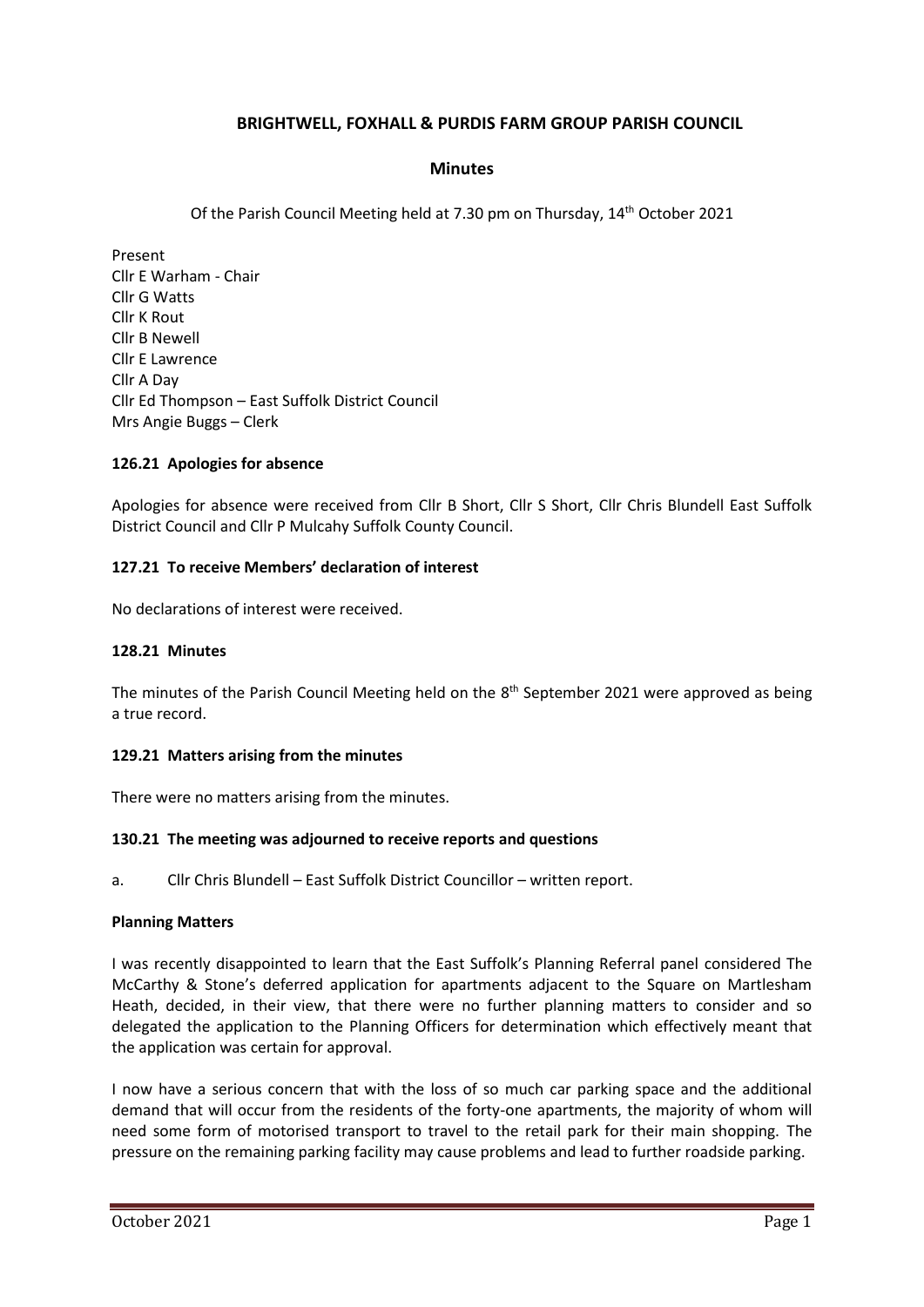## **Brightwell Lakes Estate**

At the present time the area is being made safe for the wildlife that abounds on the site particularly around the miniature lake that will form a key part of the park/recreational area. The Brightwell Lakes forum will have met on the 15<sup>th</sup> October so it may be possible to report more up-to-date news in my next report.

## **Support available to help businesses recover**

Funding and support are available for businesses in East Suffolk which have been, and continue to be, severely affected by Covid -19 restrictions. Delivered in partnership with the New Anglia Local Enterprise, the new 'Plan for the Future' scheme provides support to local business which are looking to bring forward investment projects that will have a significant impact on their business. Eligible businesses will be able to apply for grants of between £5,000 and £25,000 to help support their projects.

Businesses wishing to apply for support should first contact the New Anglia Growth Hub on 0300 333 6536 or by email: [growthhub@newangliagrowthhub.co.uk](mailto:growthhub@newangliagrowthhub.co.uk)

## **Community Partnership**

Currently the partnership is considering highway safety for non-motorists. The creation, maintenance and adoption of public highways is the responsibility of Highways England together with the County Council. Dangerous and careless driving is a matter for the police. Therefore, when considering safety for pedestrians and cyclists there is a limit to what can actually be achieved. Probably the most effective way to tackle speeding and careless use of the highway is the use of Speed Indicator Devices (SIDs) and cameras placed in suitable locations. The Community Partnership (CP) can provide funds to enable these projects.

I have had a number of meetings with the relevant County Councillors and officers who stress that the number of complaints that they receive far exceeds the resources available to deal with the problems. Unfortunately, the East Suffolk Council has no authority to deal with any form of highway maintenance. The CP along with district and county councillors can make their budgets available to purchase equipment to help with highway safety.

### **Road Safety Week**

This will be from  $15<sup>th</sup>$  to  $21<sup>st</sup>$  November 2021. During that week the CP will be making every effort to bring to the attention of motorists the importance of speed particularly on the many narrow roads in and around Suffolk. Other organisations will also be participating in the safety aspects.

### **Helping young people to take the next step**

East Suffolk Council is continuing to support young people with further funding agreed by cabinet for the East Suffolk Youth Employment Service (YES), which is helping young people, aged between 16 and 24 years old, to find employment and training opportunities.

Delivered by Inspire Suffolk, young people can visit the dedicated YES Suffolk website at [www.yessuffolk.co.uk](http://www.yessuffolk.co.uk/) to view current job opportunities.

b. Cllr Ed Thompson – East Suffolk Councillor – verbal report.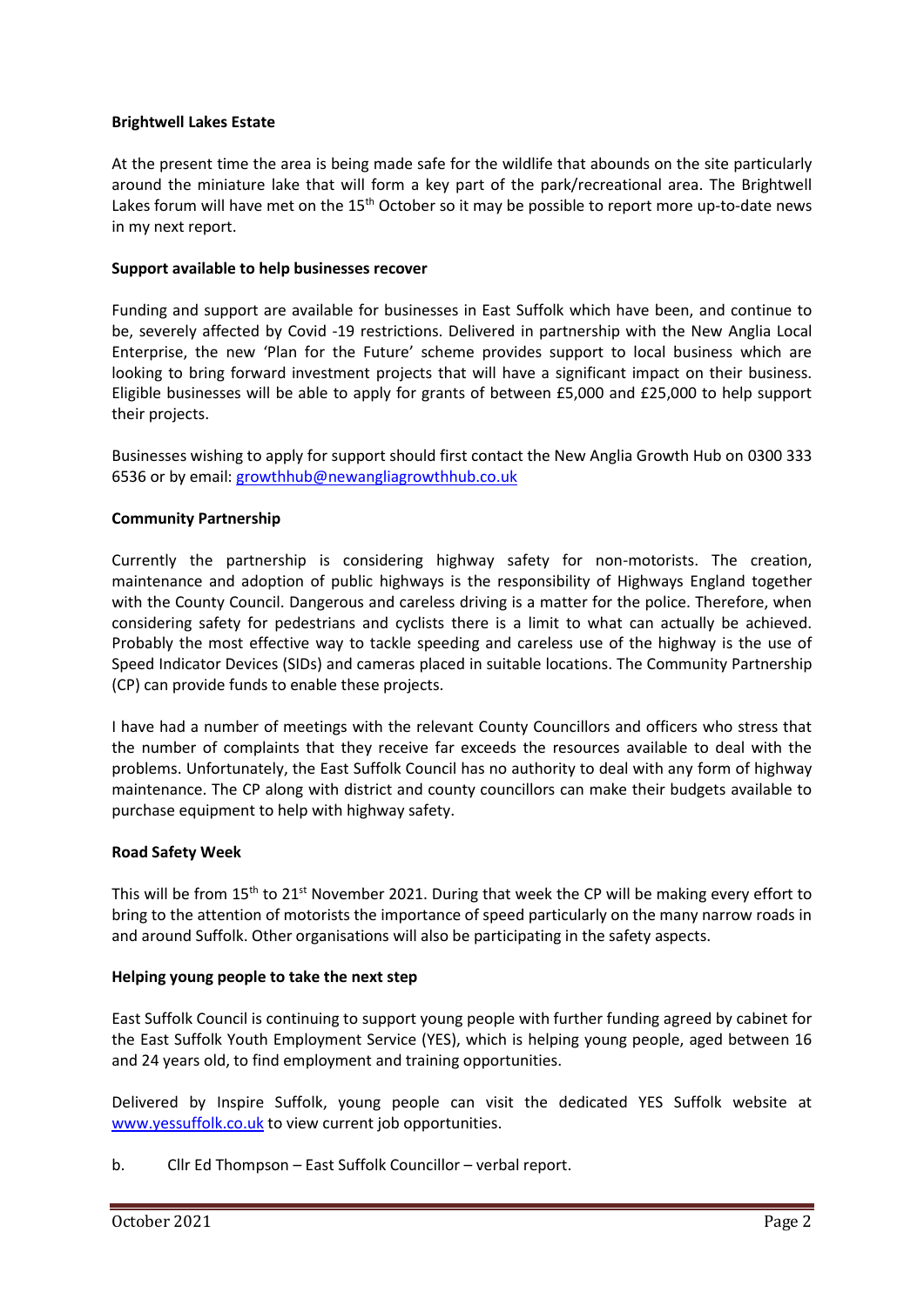- c. Cllr Patti Mulcahy Suffolk County Council no report.
- d. To receive questions from members of the public

No members of the public were present.

## **To reconvene the meeting**

## **130.21 Planning**

a. Proposed development of Orwell Crossing Logistics Park

Cllr G Watts reported that there are two applications: DC/21/1575/ARM and DC/21/3486/FUL. DC/21/1575/ARM went to committee on the 28<sup>th</sup> September 2021. Cllr G Watts stated he had watched most of the meeting on U-tube and Cllr A Day had attended the meeting as a local resident. Cllr G Watts said that Parish Council are not routinely notified of planning applications going to committee and that the Parish Council must track applications which will notify them of a change to the application but not what has changed. A site visit has now taken place. Cllr A Day expressed concerns about the lack of knowledge of the proposed development by some members of the Planning Committee. A second Planning Committee meeting has been arranged for the 26<sup>th</sup> October 2021.

c. General

## **DC/21/3512/ FUL Molen Bucklesham Road** – Walls and Gates – Retrospective.

An objection has been received by Suffolk County Council Highways

**DC/21/0903/FUL** Football Pitches at the Hollies – Highways has objected stating that Straight Road is unsuitable for the amount of traffic expected. There are no updates about this application.

**DC/21/3805/FUL** Foxhall Hall, Hall Road Foxhall – Orthodontal Practice **-** Suffolk County Council Highways have objected to this application.

**DC/21/3546/FUL** The site is located to the North of Trinity Park, to the North of Bucklesham Road – Change of use to locate 4 croquet lawns. Visibility at the entrance causes a problem.

## **131.21 VAS Sign / Fly Tipping Cameras**

Cllr E Lawrence reported that David Penn is now submitting data to the Parish Council every month. David has now been supplied with a high viz jacket to wear to protect him when he is working on a sign. Prior to the meeting Cllr E Lawrence had sent out details of the various VAS signs available and recommended the following sign which could be purchased from Westotec as follows:

Portable Speed Indicator Device (SID) with Thank You / Slow Down Legend beneath, battery powered complete with spare Lead Acid battery, 'intelligent' charger, sign cover and bracket set for a cost of £3,175.00 each excluding VAT.

Data Collection Unit (USB Lead to PC Download) for a cost of £250.00 per sign excluding VAT.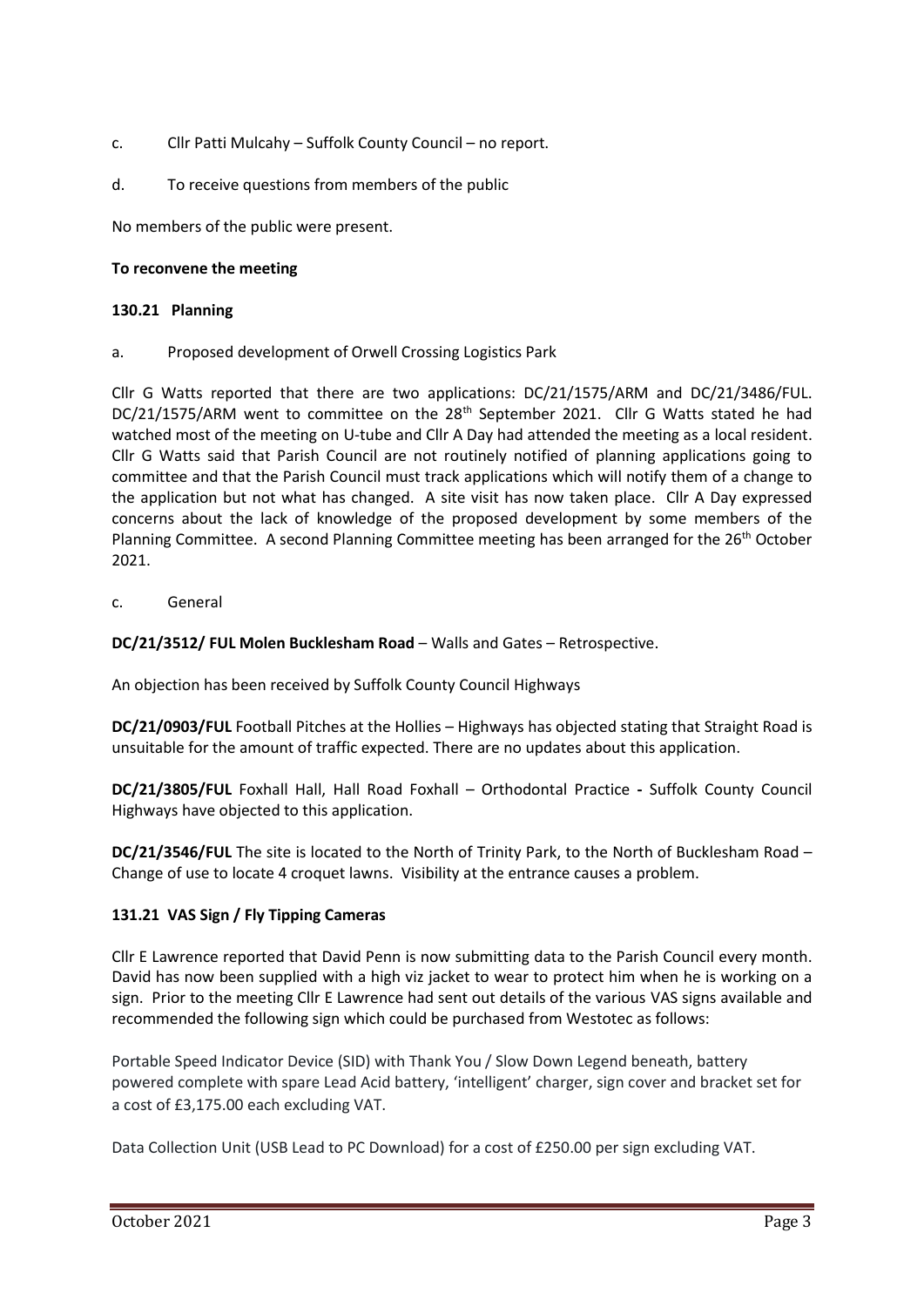Additional bracket sets for a cost of £50.00 per set excluding VAT (4 bracket sets).

Cllr B Newell proposed that the Parish Council authorise the Clerk to purchase the new VAS sign equipment, seconded Cllr G Watts – all in favour.

The Clerk reported that she contacted Ray Walters regarding the use of the fly tipping cameras. Please see Minute 139.21 for details.

## **132.21 To discuss on-going maintenance, new bus shelter and extra dog/litter/grit bins**

Cllr E Lawrence reported that the grit bins in Purdis Farm need replenishing before the winter. **Action: Clerk**. He also reported that a new dog bin was required on the corner of Murrills Road and Foxglove Crescent. A waste bin on Purdis Farm has also been covered in graffiti. The Clerk was asked to obtain a price from Suffolk Norse for both these items. **Action: Clerk**

# **133.21 To discuss and note Rushmere St Andrew Neighbourhood Plan**

Cllr G Watts reported that a copy of the Rushmere St Andrew Parish Plan had been circulated to all councillors and it was agreed to formally note the content. **Action: Clerk**

# **134.21 Straight Road Improvements**

Cllr A Day reported that he had received a telephone call from Cllr Patti Mulcahy today. Patti has spoken to Paul West the Suffolk County Council Highways Budget Holder who has advised that she needed to discuss this matter with David Chenery and as soon as she has more information she will contact the Parish Council. **Action: Clerk / Cllr A Day**

## **135.21 New Road Signs for the Parishes**

Cllr A Day stated that he had completed a virtual tour on Street View of all the parishes and identified where new signs were likely to be required; Foxhall 6, Purdis Farm 4, Brightwell 4, 14 signs in total. Cllr A Day said that he would look at each location in detail and speak to David Chenery Suffolk County Council Highways and report back to the next meeting. **Action: Cllr A Day**

## **136.21 Suffolk Wildlife Trust**

It was agreed to defer this item until the next meeting. **Action: Clerk**

## **137.21 To discuss the Vandalism to Brightwell Notice Board**

The Clerk reported that the Parish Council insurers had offered a payment net of VAT of £926.08 minus £100 policy excess which equates to £826.08 which means they are paying the claim in full. Cllr E Warham proposed that the Parish Council accept the offer from the insurance company, seconded Cllr A Day – all in favour. **Action: Clerk**

The Clerk reported that she had received a quotation from Greenbarns for the cost of replacing the notice board of £1,111.29 including VAT. The lead time for a notice board to include painting Brightwell on the header is approximately 10 weeks from date of order. Cllr E Warham proposed that the Parish Council accept the estimate from Greenbarns, seconded Cllr B Newell – all in favour. **Action: Clerk**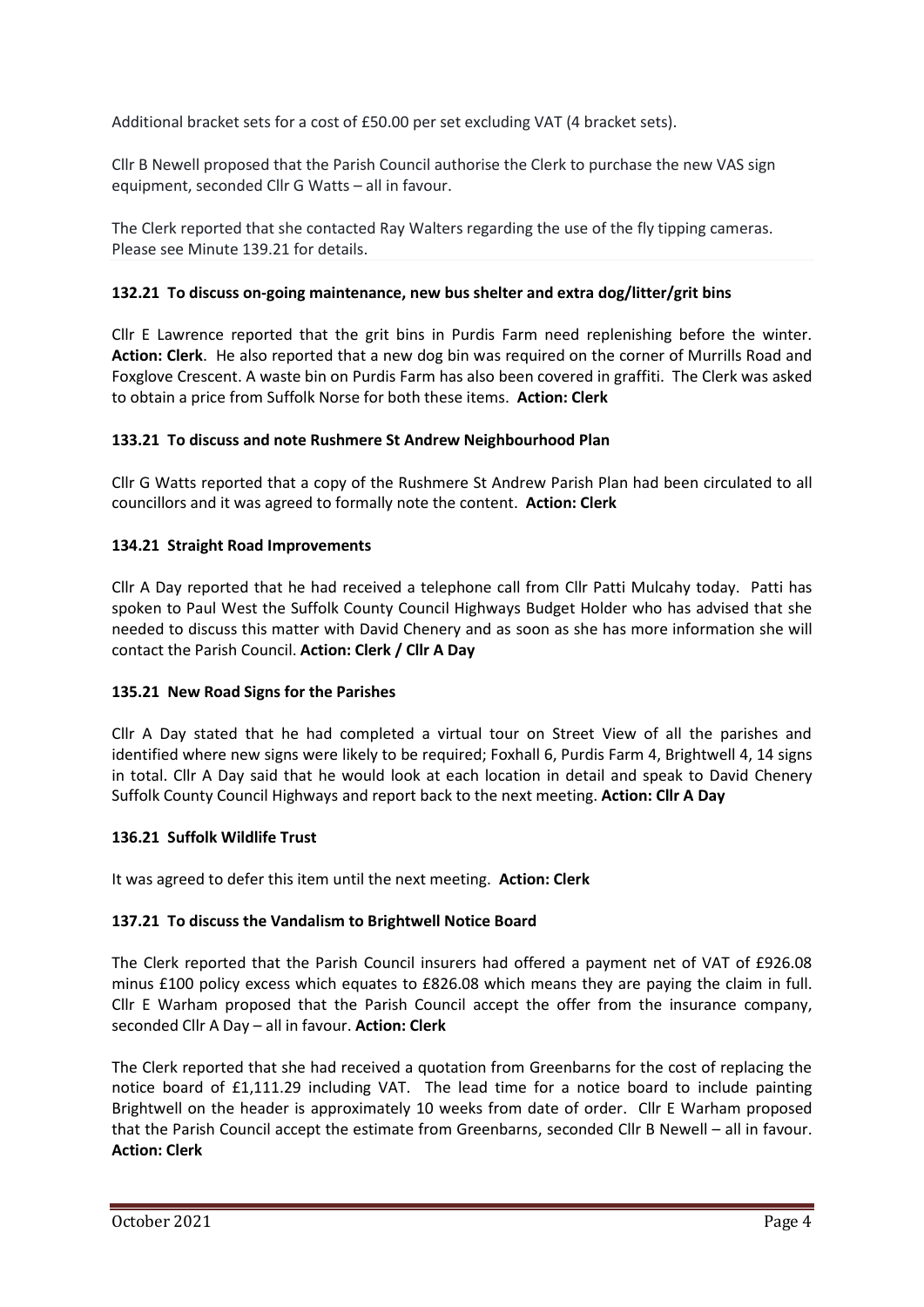## **138.21 To discuss the Group Parish Council providing a Community Hall in Purdis Farm**

Cllr A Day stated that the Parish Council should seek the views of the local community to ascertain whether they would support a community hall and whether they would be interested in running it as a resource. Following discussion, it was agreed that the Parish Clerk should contact Andy Jolliffe to seek his help in surveying the views of residents. **Action: Clerk**

### **139.21 Clerk's Report**

The purpose of this report is to update members on outstanding issues, items received after the deadline for agenda items, correspondence and action taken by the Clerk.

### Brightwell Notice Board Update

The Parish Council was given an incident number for the vandalism to the notice board which was passed to our insurers. An estimate for the cost of replacing the notice board like for like was obtained from Greenbarns (£1,111.29 including VAT). The lead time for a notice board to include painting Brightwell on the header is approximately 10 weeks from date of order so estimated delivery time is approximately the second week in December. I have received an email from the insurance company offering a payment net of VAT at £926.08 minus £100 policy excess which equates to £826.08 which means they are paying it in full which is good news.

## Fly Tipping

I contacted Ray Walters regarding the fly tipping cameras, and he replied as follows:

We are down to two cameras now as one has decided to stop working, the other two are still working ok one is usually in various locations on Monument Lane and the other either Kennels Road or Straight Road.

The main hot spot seems to be near the junction of the A12 and Kennels Road.

I regularly check that area but unfortunately it is difficult to fix a camera where it can be hidden. I have put a sign at that location which hopefully will deter some people.

Fortunately, Fly tipping in the area seems be less of an issue recently, although this might change as the nights pull in, however, if anyone knows of a particular hot spot then please let me know and I will try to cover the area.

### **140.21 Finance**

| <b>Income</b>                                          |            |
|--------------------------------------------------------|------------|
| None                                                   |            |
| <b>Expenditure</b>                                     |            |
| A J Buggs Salary and Expenses September 2021           | £328.90    |
| <b>HMRC Tax Mrs A J Buggs</b>                          | £232.80    |
| Account Balances as at 30 <sup>th</sup> September 2021 |            |
| <b>Community Account Balance</b>                       | £30,613.25 |
| <b>Business Account Balance</b>                        | £8,274.92  |